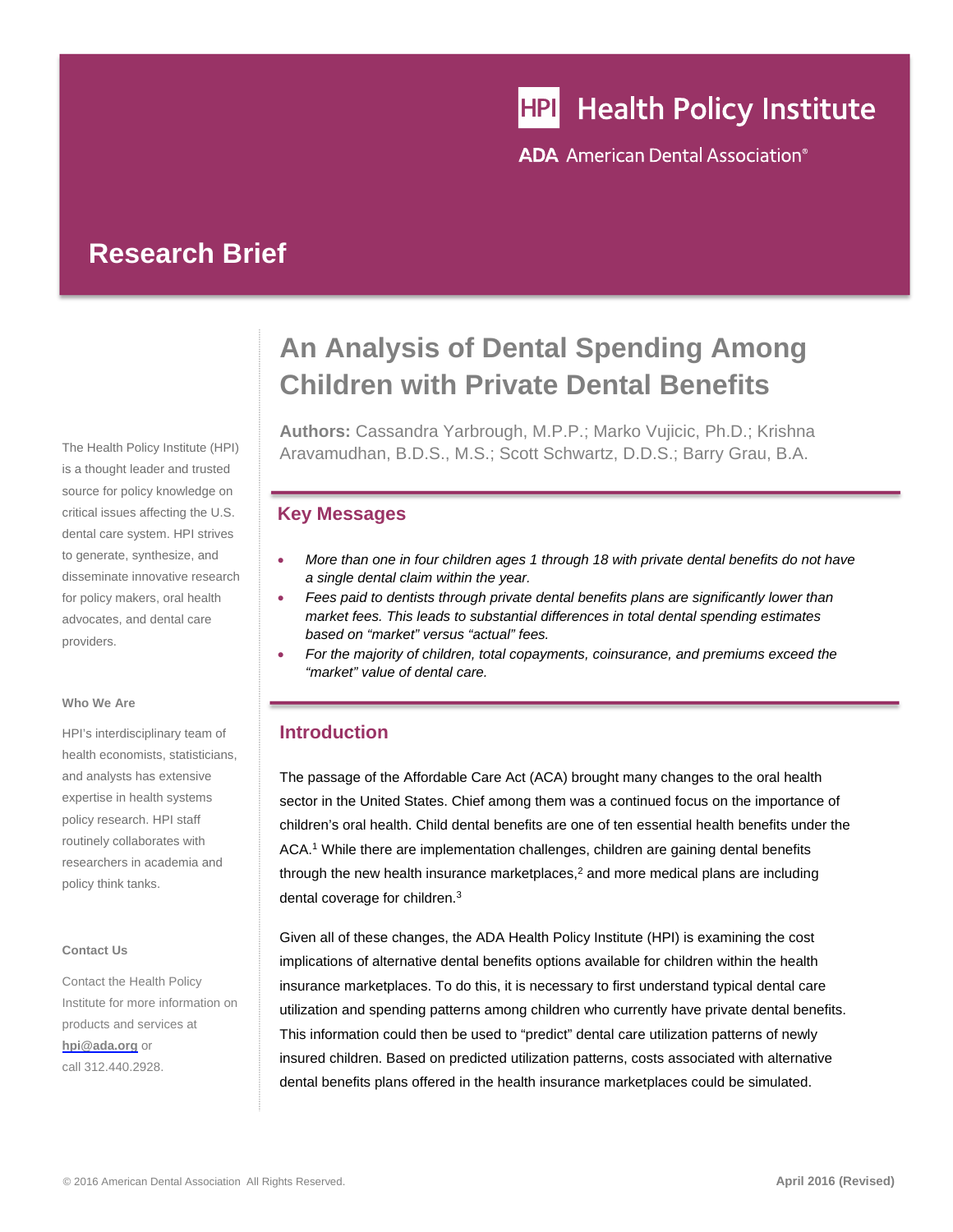In this research brief, we summarize our findings from the first step of this analysis. Specifically, we analyze dental care utilization and spending patterns among a very large sample of children with private dental benefits. We analyze utilization and spending by dental service category, age group and spending quartile. To our knowledge, this is the first analysis of dental spending patterns at the procedure level among a large sample of children with private dental benefits.

#### **Results**

Table 3 summarizes average annual dental spending valued at market fees. For ages 1 through 6, this is estimated to be \$257 and ranges from \$160 for children in the lowest quartile of spending to \$996 among children in the highest quartile of spending. We find that 42.5 percent of children ages 1 through 6 who have private dental benefits do not have a single dental claim within the year.

Among children ages 7 through 12, average annual dental spending, valued at market fees, is estimated to be \$828. This ranges from \$247 among children in the lowest quartile of spending to \$2,921 among children in the highest quartile of spending. It is important to note that average total dental spending in this age category is largely influenced by the spending on orthodontia services among children in the fourth quartile. Additionally, 20.9 percent of children ages 7 through 12 who have private dental benefits do not have a single dental claim within the year.

Among children ages 13 through 18, average annual dental spending, valued at market fees, is estimated to be \$928. This ranges from \$273 among children in the lowest quartile of spending to \$3,580 among children in the highest quartile of spending. Similar to children ages 7 through 12, total dental spending among children ages 13 through 18 is largely influenced by spending on orthodontia services among children in

**HPI** Health Policy Institute **ADA** American Dental Association<sup>®</sup>

the third and fourth spending quartiles. Furthermore, 27.6 percent of children ages 13 through 18 who have private dental benefits do not have a single dental claim within the year.

Among all children ages 1 through 18 who have private dental benefits in our sample, 28.8 percent do not have a single dental claim within the year.

Table 4 summarizes estimated average annual dental spending, valued at market fees, by age group and dental spending quartile, replicating the "total" rows from Table 3.

Table 5, in comparison, summarizes average annual dental spending valued at actual fees paid to dentists under dental benefits plans for children with private dental benefits. For children ages 1 through 6, this is estimated to be \$182. This ranges from \$95 among children in the lowest quartile of spending to \$719 among children in the highest quartile of spending.

Average annual dental spending, valued at actual fees paid to dentists, among children with private dental benefits ages 7 through 12 is estimated to be \$416. This ranges from \$133 among children in the lowest quartile of spending to \$1,321 among children in the highest quartile of spending.

Average annual dental spending, valued at actual fees paid to dentists, among children with private dental benefits ages 13 through 18 is estimated to be \$505. This ranges from \$134 among children in the lowest quartile of spending to \$1,926 among children in the highest quartile of spending.

Table 6 summarizes estimated average annual dental spending, valued at actual fees paid to dentists, by age group and dental spending quartile, replicating the "total" rows from Table 5. Note, neither Table 5 nor Table 6 include spending on dental benefits plan premiums.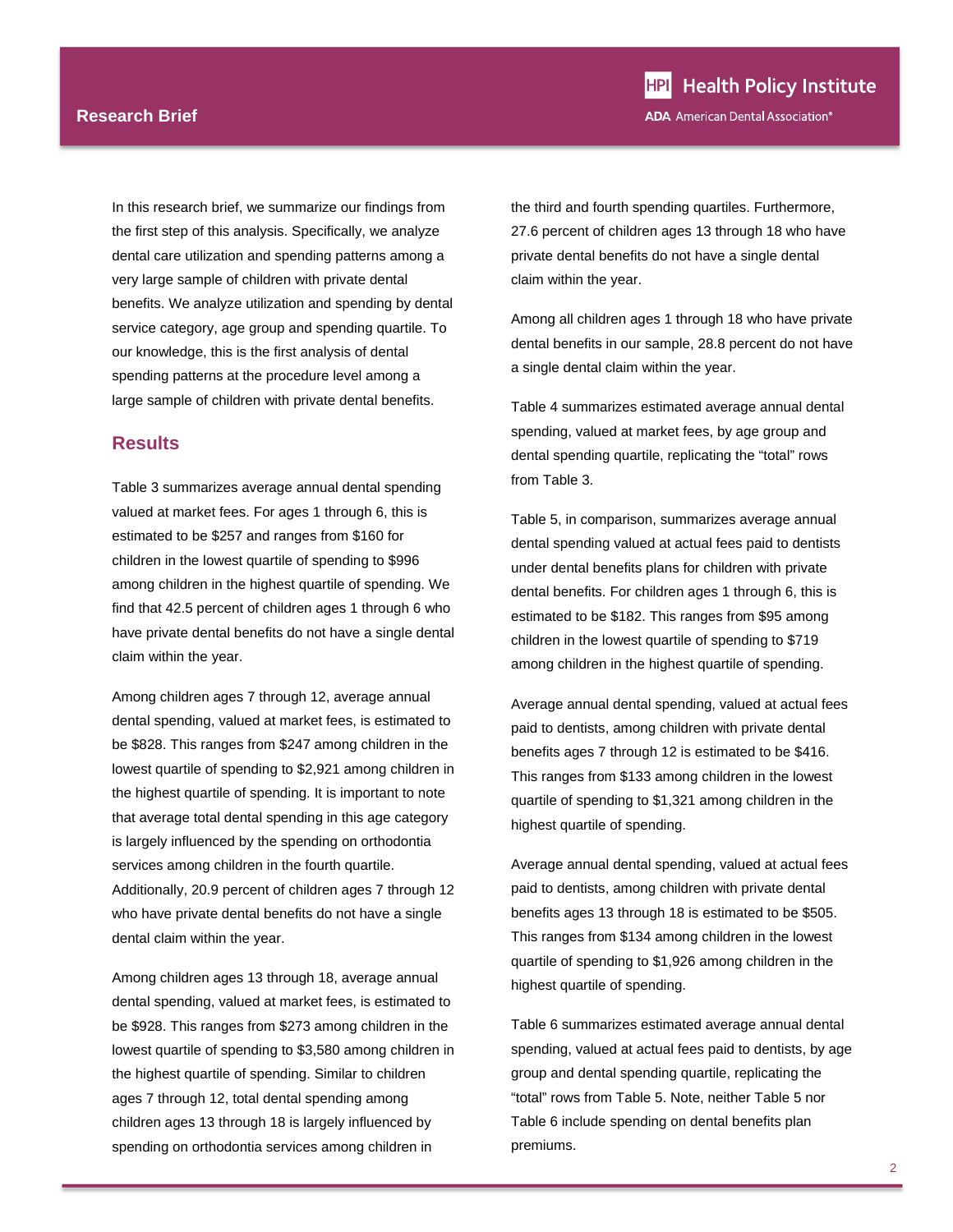#### **Research Brief**

Table 7 summarizes average annual dental spending, valued at actual fees paid to dentists, by age group and dental spending quartile broken down by source of financing. Specifically, it summarizes the portion of dental spending that is paid by the insurer and the patient. We also calculate total outlays that incorporate estimated dental benefits plan premium costs.

#### **Discussion**

To our knowledge, this is the first comprehensive analysis of dental care utilization and spending patterns among children with private dental benefits. In our view, there are several findings with important implications for consumers and employers, the main purchasers of private dental benefits.

First, a significant portion of beneficiaries do not use any of their dental benefits. More than one in four children ages 1 through 18 who have private dental benefits do not have a single dental claim within the year. For children ages 1 through 6, this is much higher at 42.5 percent. Clearly, a significant portion of children are not receiving routine preventive dental care.

Second, it is clear that fees paid to dentists through private dental benefits plans are significantly lower than market fees. This leads to substantial differences in total dental spending estimates based on "market" versus "actual" fees, especially within the higher spending quartiles.

Third, and most significant in our view, for the majority of children, total spending after including premiums actually exceeds the "market" value of their dental care. This can be seen by comparing Table 1, Table 4 and the bottom panel in Table 7. It is important to note that this result holds for several age-spending quartiles as well as for all children taken together.

It is important to note that while we used ACA marketplace stand-alone dental plan premium estimates in our calculation of the total cost of dental benefits to the patient, we feel our analysis is very relevant for group dental benefits plans purchased by employers outside of the ACA marketplaces.

Employer-sponsored dental benefits plan information from the National Association of Dental Plans indicates that dental preferred provider organization plans (DPPOs) are by far the most common type of plan offered by employers.<sup>4</sup> Our estimate for premiums in our analysis is on par with typical premiums charged for DPPO products (for fully insured business lines) sold outside of the marketplaces.<sup>5</sup> Thus, we feel that observations regarding total spending on care versus total cost of premiums and patient out-of-pocket expenses hold true beyond the ACA marketplaces.

Looking forward, the ACA and other developments in the dental sector have the potential to reshape the dental benefits products available to consumers. The ADA Health Policy Institute will continue to study the impact of the ACA on dental benefits coverage, as well as other important outcomes.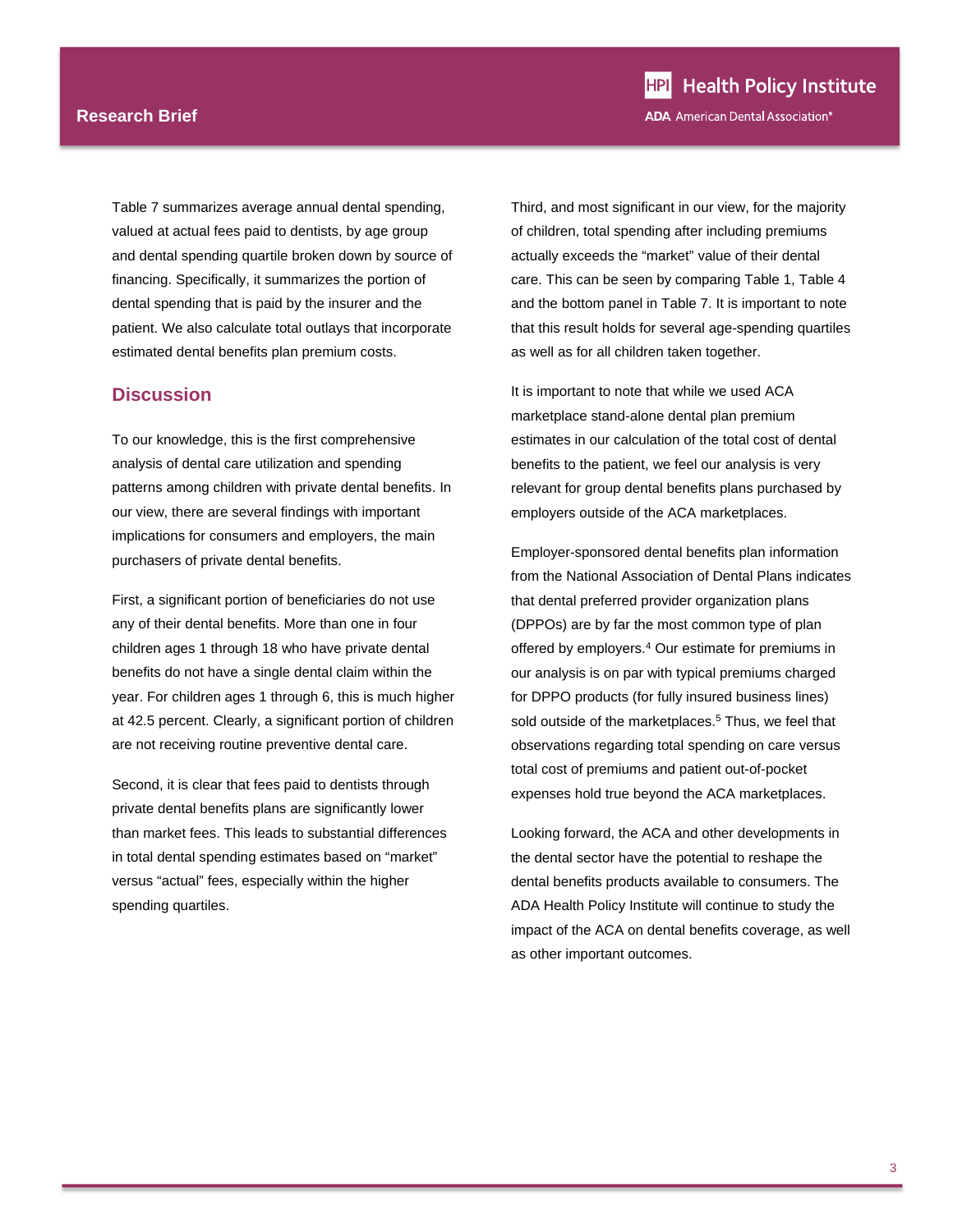#### Table 1: Total Number of Children in Sample by Age Group and Dental Spending Quartile

| Ages          | Total   | <b>No Spending</b> | <b>First</b> | <b>Second</b> | <b>Third</b> | <b>Fourth</b> |
|---------------|---------|--------------------|--------------|---------------|--------------|---------------|
| 1 through 6   | 497.082 | 211.079            | 71.558       | 71.789        | 71.085       | 71.571        |
| 7 through 12  | 720.583 | 150.625            | 142.085      | 142.475       | 142.904      | 142.494       |
| 13 through 18 | 837,691 | 230,814            | 152.067      | 151.368       | 151.684      | 151.758       |

**Source:** ADA HPI analysis of 2013 Truven data.

#### **Table 2:** Utilization Rate for the Top 25 Most Common Procedures

| Ages 1 through 18 |       | Ages 1 through 6  |       | Ages 7 through 12 |       | Ages 13 through 18 |       |
|-------------------|-------|-------------------|-------|-------------------|-------|--------------------|-------|
| D0120             | 0.950 | D1120             | 0.854 | D1120             | 1.264 | D0120              | 0.952 |
| D1120             | 0.764 | D0120             | 0.677 | D0120             | 1.137 | D1110              | 0.804 |
| D1208             | 0.568 | D <sub>1208</sub> | 0.485 | D1208             | 0.759 | D <sub>1208</sub>  | 0.454 |
| D1110             | 0.332 | D0272             | 0.251 | D0272             | 0.527 | D0274              | 0.373 |
| D0272             | 0.307 | D1206             | 0.185 | D1351             | 0.526 | D8670              | 0.315 |
| D1351             | 0.306 | D0150             | 0.185 | D1206             | 0.229 | D1120              | 0.281 |
| D0274             | 0.196 | D0220             | 0.150 | D0220             | 0.200 | D1351              | 0.246 |
| D8670             | 0.185 | D0230             | 0.138 | D0230             | 0.170 | D0272              | 0.151 |
| D1206             | 0.182 | D <sub>1351</sub> | 0.089 | D8670             | 0.161 | D2391              | 0.150 |
| D0220             | 0.167 | D2392             | 0.079 | D7140             | 0.160 | D0230              | 0.148 |
| D0230             | 0.153 | D2150             | 0.075 | D2392             | 0.120 | D0220              | 0.148 |
| D0150             | 0.123 | D9230             | 0.054 | D0274             | 0.115 | D <sub>1206</sub>  | 0.139 |
| D2392             | 0.108 | D0240             | 0.051 | D2150             | 0.110 | D2392              | 0.116 |
| D2391             | 0.103 | D2930             | 0.046 | D0150             | 0.109 | D7240              | 0.111 |
| D7140             | 0.085 | D1203             | 0.046 | D0330             | 0.098 | D0330              | 0.100 |
| D2150             | 0.084 | D2391             | 0.043 | D2391             | 0.090 | D0150              | 0.098 |
| D0330             | 0.082 | D0140             | 0.039 | D1203             | 0.086 | D <sub>2140</sub>  | 0.096 |
| D2140             | 0.071 | D <sub>2140</sub> | 0.038 | D9230             | 0.075 | D <sub>2150</sub>  | 0.068 |
| D1203             | 0.057 | D7140             | 0.034 | D2140             | 0.066 | D0140              | 0.062 |
| D0140             | 0.055 | D0145             | 0.032 | D0140             | 0.057 | D8080              | 0.056 |
| D9230             | 0.048 | D3220             | 0.030 | D8060             | 0.046 | D7140              | 0.052 |
| D7240             | 0.046 | D0330             | 0.028 | D8080             | 0.031 | D0210              | 0.040 |
| D8080             | 0.034 | D2330             | 0.019 | D0210             | 0.031 | D1203              | 0.039 |
| D0210             | 0.030 | D0274             | 0.016 | D7111             | 0.024 | D7230              | 0.036 |
| D0240             | 0.021 | D <sub>1330</sub> | 0.012 | D2930             | 0.022 | D9220              | 0.036 |

**Source:** ADA HPI analysis of 2013 Truven data. **Notes:** Analysis is based on all children with private dental benefits regardless of their dental spending level (i.e. includes children with no spending).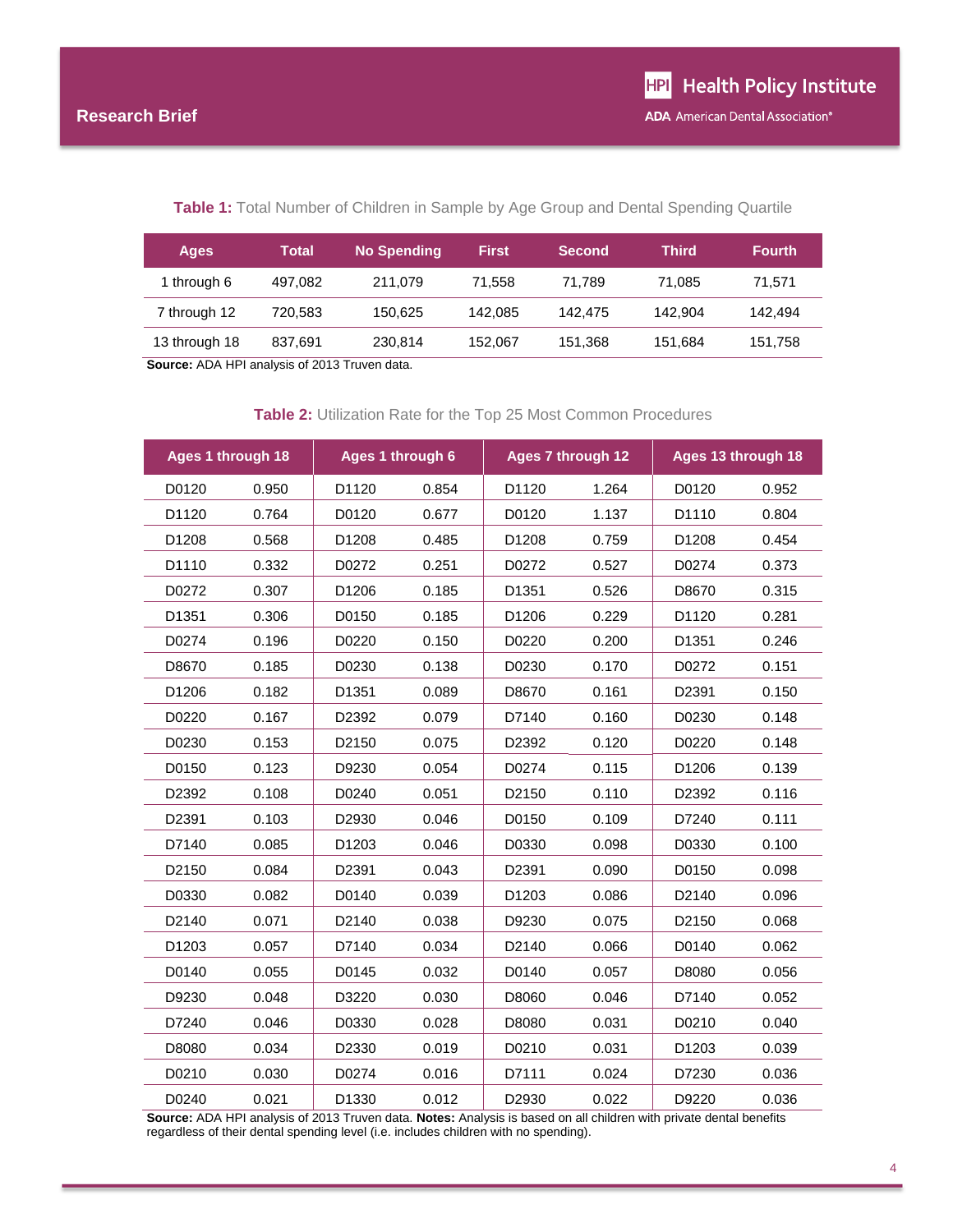|                    | <b>Category of Dental Service</b> | <b>All</b> | <b>First</b> | <b>Second</b> | <b>Third</b> | <b>Fourth</b> |
|--------------------|-----------------------------------|------------|--------------|---------------|--------------|---------------|
|                    | Preventive/Diagnostic             | \$168      | \$156        | \$255         | \$338        | \$420         |
| Ages 1 through 6   | <b>Basic</b>                      | \$80       | \$4          | \$8           | \$28         | \$513         |
|                    | Major                             | \$6        | \$0          | \$1           | \$2          | \$36          |
|                    | Orthodontia                       | \$4        | \$0          | \$1           | \$1          | \$27          |
|                    | <b>Total</b>                      | \$257*     | \$160        | \$265         | \$369        | \$996         |
|                    | Preventive/Diagnostic             | \$280      | \$214        | \$338         | \$412        | \$452         |
|                    | <b>Basic</b>                      | \$125      | \$13         | \$36          | \$131        | \$452         |
|                    | Major                             | \$9        | \$1          | \$1           | \$5          | \$37          |
| Ages 7 through 12  | Orthodontia                       | \$414      | \$18         | \$24          | \$72         | \$1,981       |
|                    | <b>Total</b>                      | \$828      | \$247*       | \$399         | \$620        | \$2,921*      |
|                    | Preventive/Diagnostic             | \$239      | \$213        | \$338         | \$401        | \$366         |
| Ages 13 through 18 | Basic                             | \$201      | \$17         | \$47          | \$217        | \$828         |
|                    | Major                             | \$42       | \$3          | \$3           | \$17         | \$208         |
|                    | Orthodontia                       | \$447      | \$40         | \$46          | \$204        | \$2,178       |
|                    |                                   |            |              |               |              |               |

**Table 3:** Estimated Average Annual Dental Spending, Valued at Market Fees (per FAIR Health), by Category of Dental Service, Age Group and Dental Spending Quartile in 2015 Dollars

**Source:** ADA HPI analysis of 2013 Truven claims data, 2012 and 2013 FAIR Health procedure charges. **Notes:** Analysis for "All" includes all children with private dental benefits regardless of dental spending (i.e. includes children with no spending). Analysis for spending quartiles excludes individuals with no dental spending. \*Spending categories do not sum to total due to rounding.

**Total \$928\* \$273 \$434 \$839 \$3,580**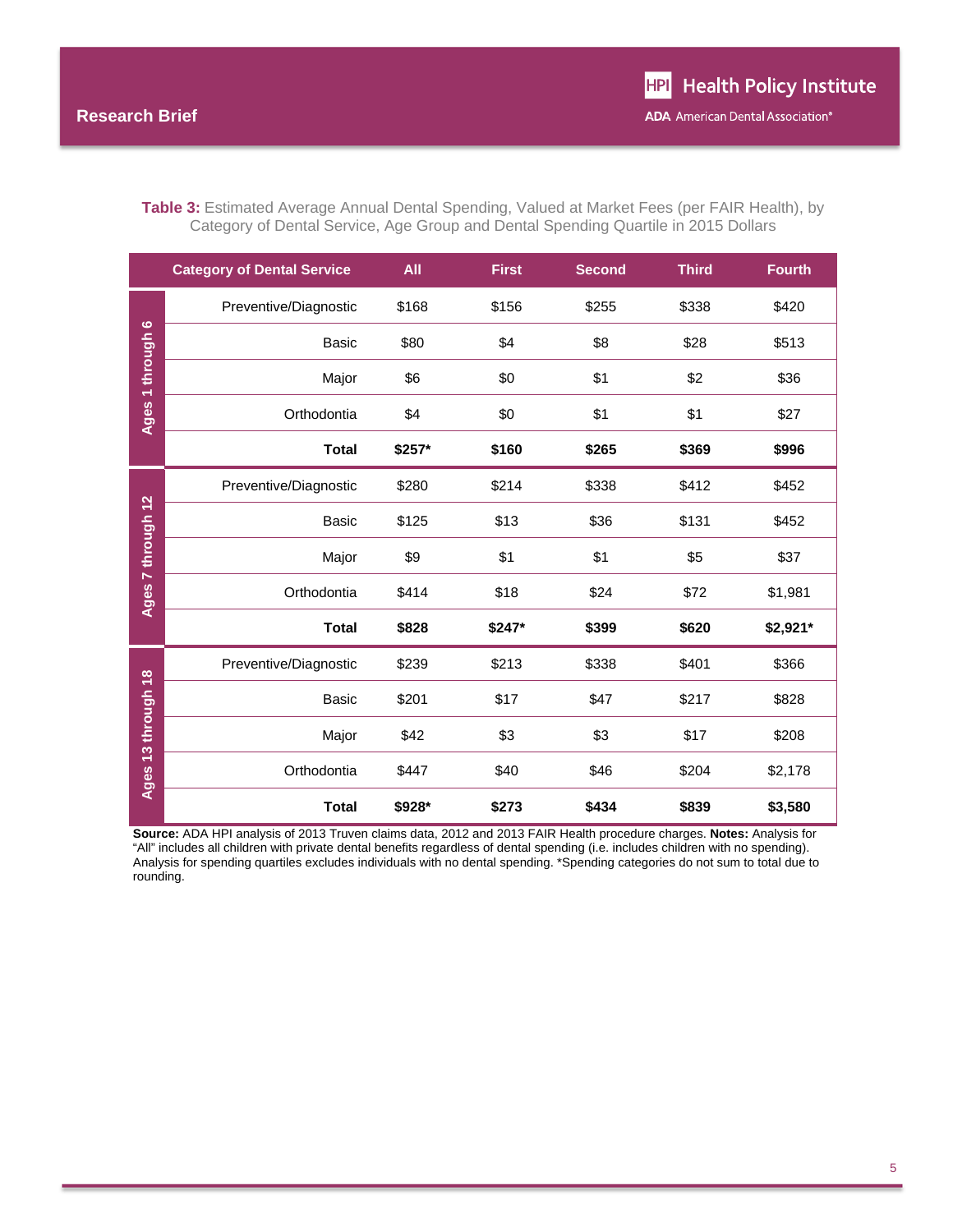#### **Table 4**: Estimated Average Annual Dental Spending, Valued at Market Fees (per FAIR Health), by Age Group and Dental Spending Quartile in 2015 Dollars

| <b>Ages</b>   | All   | <b>First</b> | <b>Second</b> | Third | <b>Fourth</b> |
|---------------|-------|--------------|---------------|-------|---------------|
| 1 through 6   | \$257 | \$160        | \$265         | \$369 | \$996         |
| 7 through 12  | \$828 | \$247        | \$399         | \$620 | \$2,921       |
| 13 through 18 | \$928 | \$273        | \$434         | \$839 | \$3,580       |

**Source**: ADA HPI analysis of 2013 Truven claims data, 2012 and 2013 FAIR Health procedure charges. **Notes:** Analysis for "All" includes all children with private dental benefits regardless of dental spending (i.e. includes children with no spending). Analysis for spending quartiles excludes individuals with no dental spending.

#### **Table 5:** Estimated Average Annual Dental Spending, Valued at Actual Fees Paid (per Truven), by Category of Dental Service, Age Group, and Dental Spending Quartile in 2015 Dollars

|                    | <b>Category of Dental Service</b> | <b>All</b> | <b>First</b> | <b>Second</b> | <b>Third</b> | <b>Fourth</b> |
|--------------------|-----------------------------------|------------|--------------|---------------|--------------|---------------|
|                    | Preventive/Diagnostic             | \$127      | \$94         | \$175         | \$261        | \$357         |
|                    | <b>Basic</b>                      | \$52       | \$1          | \$3           | \$13         | \$342         |
|                    | Major                             | \$2        | \$0          | \$0           | \$0          | \$15          |
| Ages 1 through 6   | Orthodontia                       | \$1        | \$0          | \$0           | \$0          | \$5           |
|                    | <b>Total</b>                      | \$182      | \$95         | \$178         | \$274        | \$719         |
|                    | Preventive/Diagnostic             | \$209      | \$129        | \$232         | \$320        | \$377         |
|                    | <b>Basic</b>                      | \$81       | \$4          | \$16          | \$72         | \$317         |
|                    | Major                             | \$4        | \$0          | \$0           | \$1          | \$20          |
| Ages 7 through 12  | Orthodontia                       | \$121      | \$0          | \$1           | \$6          | \$606         |
|                    | <b>Total</b>                      | \$416*     | \$133        | \$248*        | \$399        | \$1,321*      |
|                    | Preventive/Diagnostic             | \$176      | \$127        | \$235         | \$319        | \$289         |
|                    | <b>Basic</b>                      | \$132      | \$5          | \$19          | \$123        | \$584         |
|                    | Major                             | \$26       | \$1          | \$1           | \$6          | \$135         |
| Ages 13 through 18 | Orthodontia                       | \$171      | \$1          | \$2           | \$24         | \$917         |
|                    | <b>Total</b>                      | \$505      | \$134        | \$257         | \$472        | \$1,926*      |

**Source**: ADA HPI analysis of 2013 Truven claims data, 2012 and 2013 FAIR Health procedure charges. **Notes**: Analysis for "All" includes all children with private dental benefits regardless of dental spending (i.e. it includes children with no spending). Analysis for spending quartiles excludes individuals with no dental spending. \*Spending categories do not sum to total due to rounding.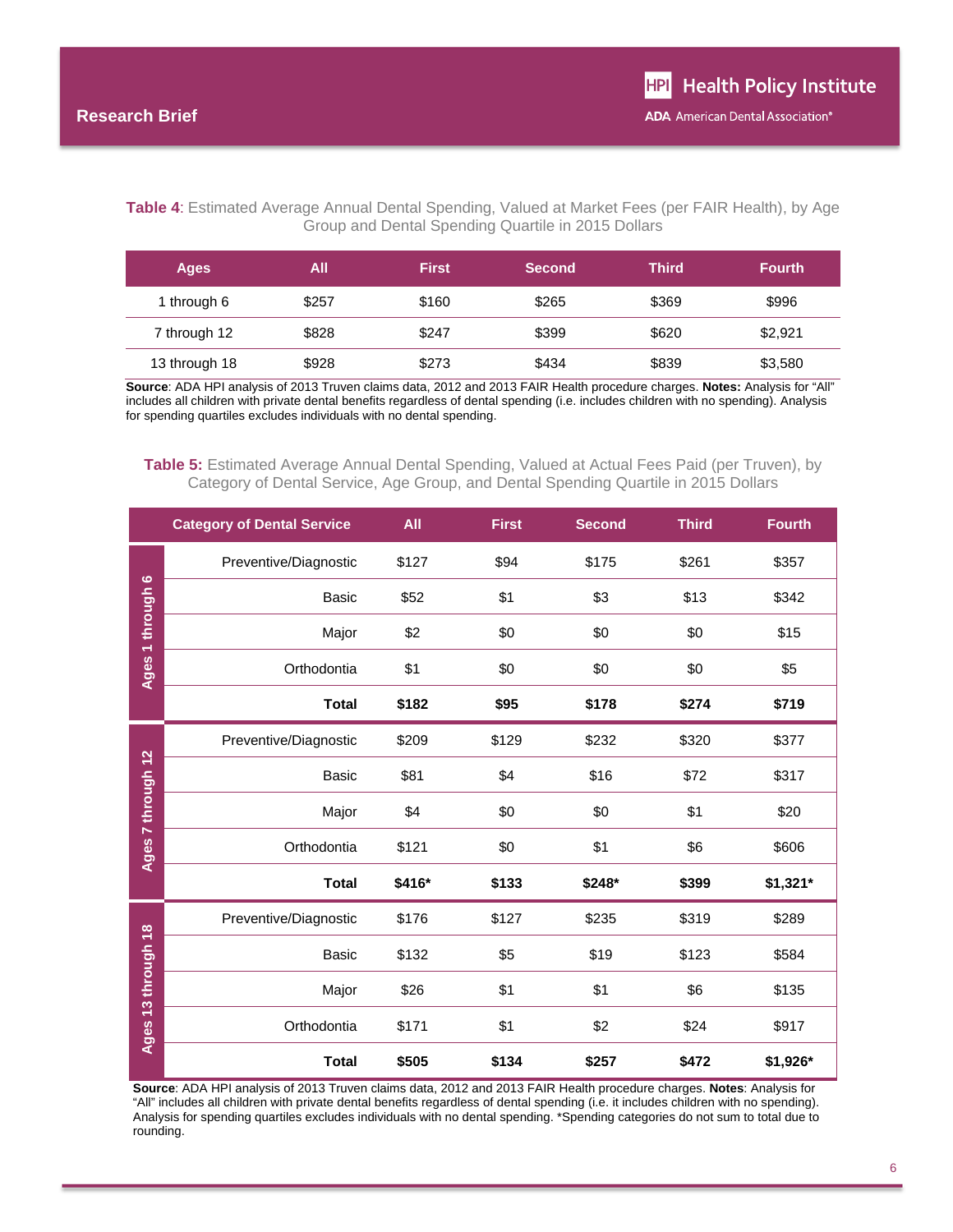#### **Table 6:** Estimated Average Annual Dental Spending, Valued at Actual Fees Paid (per Truven), by Age Group and Dental Spending Quartile in 2015 Dollars

| <b>Ages</b>   | All   | <b>First</b> | <b>Second</b> | <b>Third</b> | <b>Fourth</b> |
|---------------|-------|--------------|---------------|--------------|---------------|
| 1 through 6   | \$182 | \$95         | \$178         | \$274        | \$719         |
| 7 through 12  | \$416 | \$133        | \$248         | \$399        | \$1,321       |
| 13 through 18 | \$505 | \$134        | \$257         | \$472        | \$1,926       |

**Source**: ADA HPI analysis of 2013 Truven claims data, 2012 and 2013 FAIR Health procedure charges. **Notes**: Analysis for "All" includes all children with private dental benefits regardless of dental spending (i.e. includes children with no spending). Analysis for spending quartiles excludes individuals with no dental spending.

#### **Table 7**: Estimated Average Annual Dental Spending, Valued at Actual Fees Paid (per Truven), by Age Group and Dental Spending Quartile in 2015 Dollars

|                                                                                                      | <b>Ages</b>   | All   | <b>First</b> | <b>Second</b> | <b>Third</b> | <b>Fourth</b> |
|------------------------------------------------------------------------------------------------------|---------------|-------|--------------|---------------|--------------|---------------|
|                                                                                                      | 1 through 6   | \$161 | \$92         | \$172         | \$261        | \$592         |
| <b>Dental Spending Paid</b><br>by Insurer                                                            | 7 through 12  | \$317 | \$128        | \$235         | \$361        | \$880         |
|                                                                                                      | 13 through 18 | \$359 | \$127        | \$242         | \$411        | \$1,200       |
|                                                                                                      | 1 through 6   | \$21  | \$3          | \$6           | \$13         | \$126         |
| <b>Dental Spending Paid</b><br>by Patient (Not<br><b>Including Estimated</b><br><b>Premium Cost)</b> | 7 through 12  | \$98  | \$5          | \$13          | \$38         | \$441         |
|                                                                                                      | 13 through 18 | \$146 | \$7          | \$15          | \$61         | \$726         |
|                                                                                                      | 1 through 6   | \$403 | \$385        | \$387         | \$395        | \$508         |
| <b>Dental Spending</b><br><b>(Including Estimated</b><br><b>Premium Cost)</b>                        | 7 through 12  | \$480 | \$387        | \$394         | \$420        | \$822         |
|                                                                                                      | 13 through 18 | \$527 | \$388        | \$397         | \$442        | \$1,107       |

**Source**: ADA HPI analysis of 2013 Truven claims data, 2012 and 2013 FAIR Health procedure charges. **Notes**: Analysis for "All" includes all children with private dental benefits regardless of dental spending (i.e. includes children with no spending). Analysis for spending quartiles excludes individuals with no dental spending.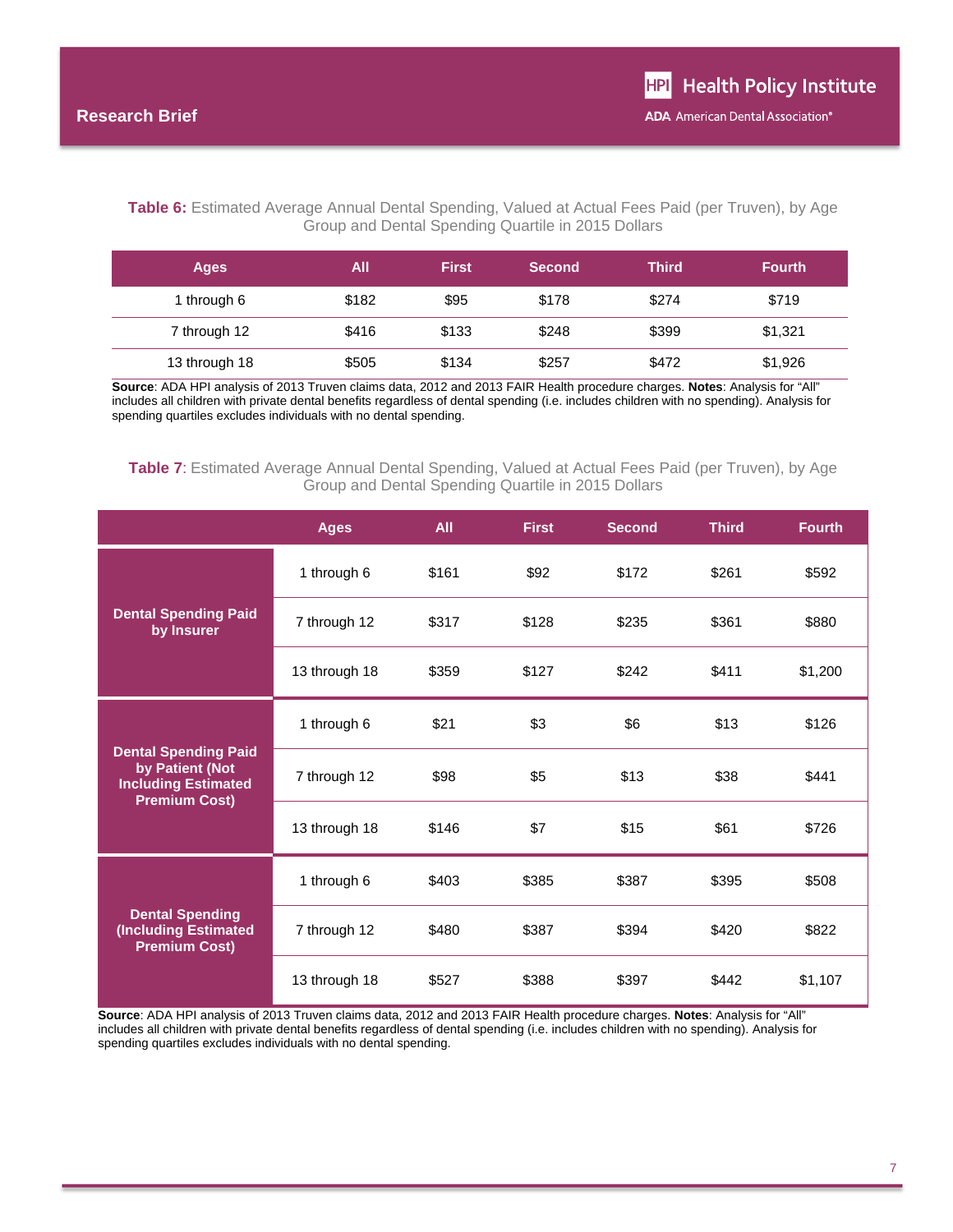#### **Data & Methods**

Child dental benefits in dental plans offered in the federally-facilitated marketplace include four main categories of dental services: check-up, basic, major and orthodontia. For the purposes of this analysis, we used these four categories and renamed the category "check-up" as "preventive and diagnostic services."

We categorized children in our analysis based on two factors: age group and total dental spending within the year.

We created age groups based on tooth eruption patterns and potential dental needs. Eruption of permanent teeth occurs between 6 and 12 years of age, so we created three age groups: 1 through 6, 7 through 12, and 13 through 18.<sup>6</sup>

To calculate dental care utilization, we used data from the Truven Health MarketScan® Research Databases (Truven) for 2013.7 Truven includes dental claims and enrollment data from large employers and health plans across the United States who provided private dental benefits to employees, their spouses and dependent children. In 2013, there were 10.7 million covered lives included in Truven. Based on the latest data from the 2012 Medical Expenditure Panel Survey (MEPS),<sup>8</sup> we estimate that as of 2012, Truven covered about 7.6 percent of privately insured individuals in the United States. Truven includes claims from a variety of feefor-service (FFS), preferred provider organization (PPO) and capitated health plans.

We examined 11,423,879 dental claims across 2,055,356 children who were enrolled in a private dental benefits plan for 365 continuous days in our analysis.

Each Truven dental claim indicates the age of the child for which the claim was submitted, the American

Dental Association Current Dental Terminology (CDT®) procedure code, and the total amount spent per procedure. Within each age group, we analyzed data across all children with private dental benefits, regardless of whether they had any dental spending. We also generated dental spending quartiles, separating those with no dental spending into a separate fifth group. Total dental spending includes payments made by consumers (e.g. copayments, coinsurance, etc.), insurers and other third parties. Truven captures all of these parameters.

See Table 1 for the total number of children in each age group and dental spending quartile included in our analysis, hereinafter referred to as "patient profiles."

With beneficiaries sorted into groups by their dental spending levels, we analyzed the utilization of specific dental procedures within each patient profile using CDT® codes. To determine the average number of times a child within each patient profile utilized a specific dental procedure within the year, we divided the total number of claims for a procedure by the total number of individuals within each patient profile. This generates an average utilization rate for each dental procedure that is specific to each age group and dental spending quartile (i.e. for each patient profile). We did this for every dental procedure. Table 2 summarizes the utilization rate for the 25 most frequently used procedures within each age group.

We calculated the average utilization rate slightly differently for three orthodontia procedures: D8070, D8080 and D8090. These procedures are comprehensive orthodontia procedures and should not be billed together or more than once per year. However, many dental benefits plans will disperse provider reimbursement for these procedures over the course of 12 to 18 months, $9$  resulting in multiple paid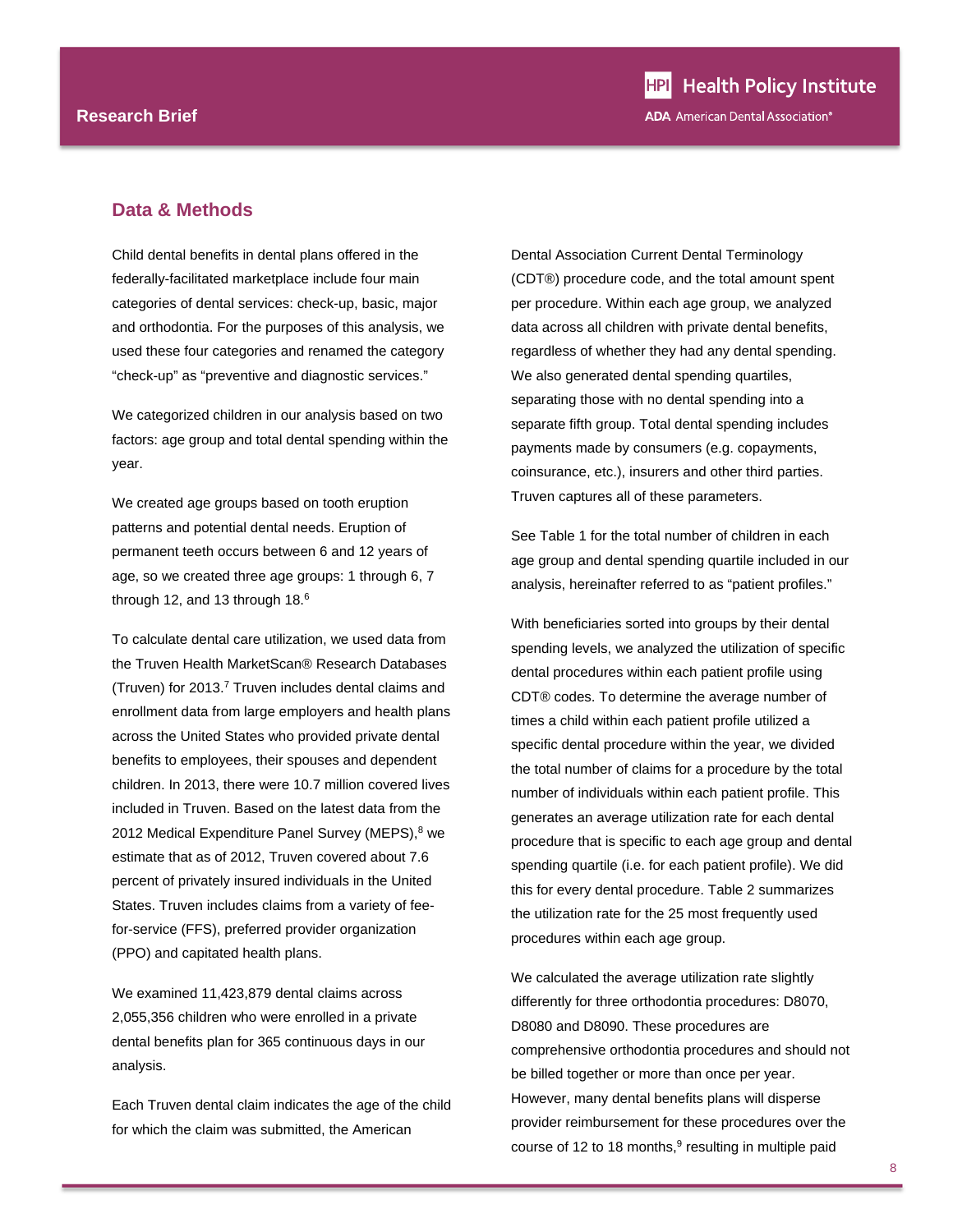claims with the same procedure code per child. Indeed, we found this to be the case within the 2013 Truven data we analyzed. For our analysis, we needed to count each of these procedures only once per year per child. To accomplish this, we added up spending across procedure codes D8070, D8080 and D8090 in 2013 and when there were multiple instances of these procedures, we set the frequency to once per year. In other words, if a child had two or more claims for these procedures within a year, total spending was summed up and allocated to the procedure code used on the last claim paid in 2013. Had we not made this adjustment, we would be potentially overestimating the frequency of comprehensive orthodontia procedures.

We calculated total dental spending based on these dental care utilization profiles in two ways. Our first method used actual reimbursement amounts from the Truven database. It is important to note that Truven is a database of dental spending based on reimbursement rates to providers that have been negotiated with private dental benefits plans. Truven does not necessarily represent what providers would typically charge for dental procedures. We break down dental spending according to what is paid by the insurer and the patient. We also calculate total patient outlays, including estimated dental benefits plan premium costs. We used the Consumer Price Index (CPI) inflation calculator from the United States Bureau of Labor Statistics to adjust these 2013 average payments to 2015 dollars.<sup>10</sup> We use \$381.36 as the estimated annual premium cost, which is the annualized average cost of a pediatric stand-alone dental plan in the federally-facilitated marketplace in 2015.11,12 This premium estimate is also roughly in line with average premiums for dental PPO plans sold in the employer market.4,5

Our second method estimated dental spending based on "market fees." To determine how much dentists

typically charge for each procedure, we obtained commercial dental benefits plan reimbursement charges from the 2012 and 2013 FAIR Health Dental Benchmark Module.13 The most recent data contained within the FAIR Health database cover 125 million individuals with commercial dental benefits,<sup>14</sup> capturing approximately 80 percent<sup>15</sup> of the total commercial dental benefits market. The FAIR Health database provides charge data for dental procedures billed using CDT® codes, reporting reimbursement rates charged by providers before network discounts are applied. Thus, we use these charge data to estimate dental spending at market fees.

We used average national charges from the 2013 FAIR Health database, substituting data from the 2012 FAIR Health dataset when 2013 data were not available.

FAIR Health does not include average national charges for orthodontia procedures. We substituted average national charges from the ADA's 2013 Survey of Dental Fees for these procedures.<sup>16</sup> The ADA 2013 Survey of Dental Fees was sent to a simple random probability sample of 13,052 ADA member and nonmember general practitioners and specialists. Specialists, such as orthodontists, were oversampled with respect to their proportion in the population. The response rate for the 2013 Survey of Dental Fees was 18.2 percent, and appropriate weights were applied to reflect the population.

We used the CPI inflation calculator from the United States Bureau of Labor Statistics to adjust FAIR Health and ADA 2013 Survey of Dental Fees charges to 2015 dollars.10 We multiplied the 2015 procedure charges by the corresponding utilization rate to determine the average spending per dental procedure per beneficiary in each of our patient profiles.

For some procedure codes, Truven data indicated there were no insurer or consumer out-of-pocket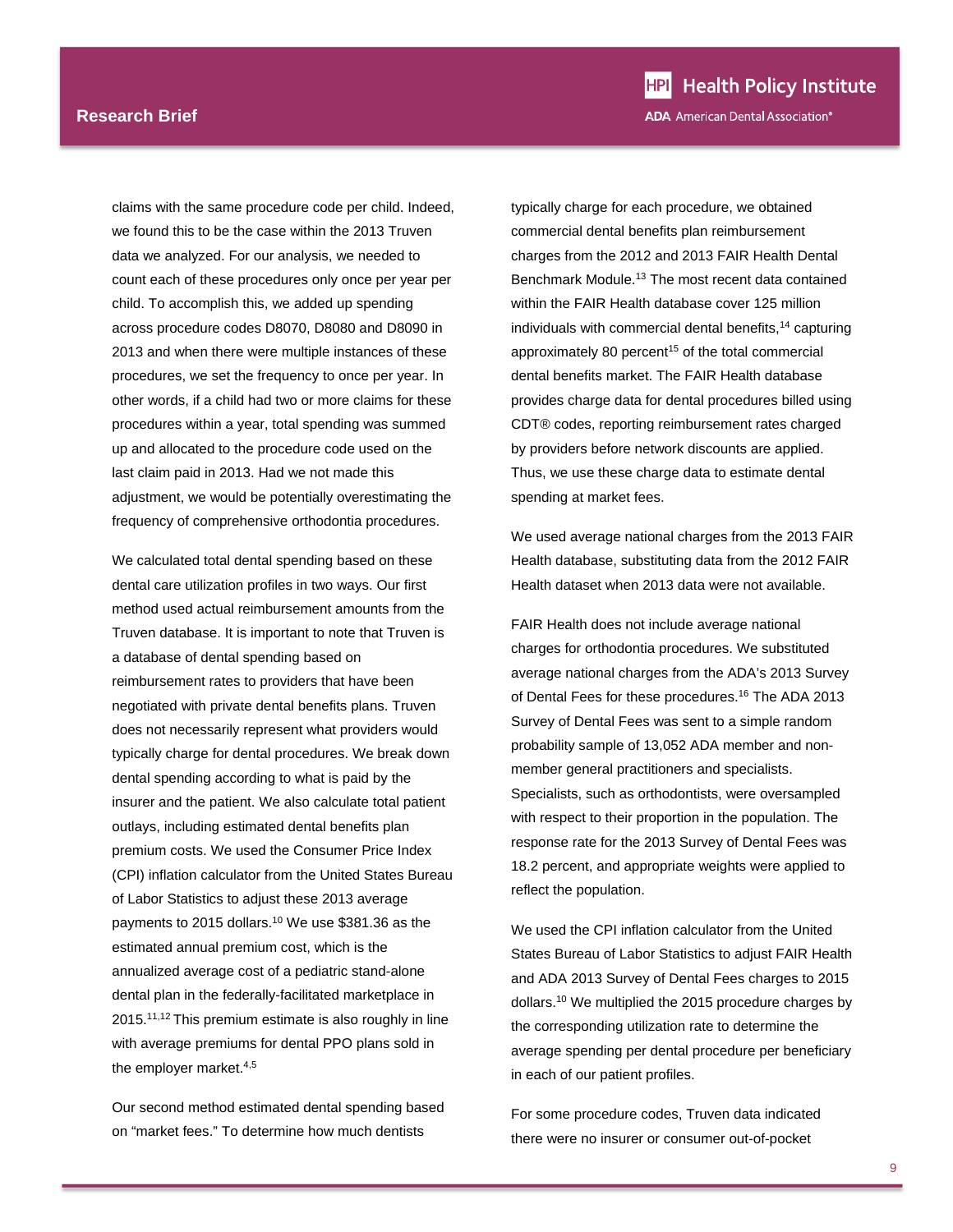payments. We substituted in the charged amount for these procedures under the assumption that when there are no payments associated with a procedure, then it is not covered by a dental benefits plan and the consumer pays for the procedure out of pocket at the price charged by the provider. We recognize that in some cases, the provider may not charge the patient for procedures that are not covered by a dental benefits plan, instead providing such procedures free of charge. However, to be conservative, we maximized total average dental spending by consumers in assuming that providers do charge patients their market fee for non-covered services. We examined the total estimated value of these procedures and it was negligible; using the charged amount for these procedures did not change any of the results.

We grouped dental procedures and associated spending into broad categories. We reviewed 2013 and 2015 Federal Employee Dental and Vision Plan (FEDVIP) information to assign each procedure to a service category: preventive and diagnostic, basic, major and orthodontia.17 Several procedures were not specifically referenced in any of the FEDVIP plans we reviewed. Additionally, several procedures were categorized as general services. For those procedures that were not specifically referenced in any of the FEDVIP plans we reviewed, we referenced dental benefits industry reports and reviewed several standalone dental plans offered in the 2015 federallyfacilitated marketplace for potential categorizations. The majority of these procedures were crowns and oral surgery codes. After our review, we categorized crowns as major services<sup>18</sup> and oral surgery procedures as basic services.19 While we understand that not all procedures are covered by every dental benefits plan, our goal was to include as many procedures in our patient profiles as possible in order to accurately reflect total spending on dental services by children in our sample.

The majority of the remaining uncategorized procedures were related to anesthesia or sedation. We reviewed a random sample of stand-alone dental plans offered through the 2015 federally-facilitated marketplace to understand how the dental benefits industry tends to classify these procedures.<sup>20</sup> For pediatric patients, a majority of these plans classified such procedures as basic services. We also solicited advice from the American Academy of Pediatric Dentists who explained that, in most situations, such services would be classified as basic services for pediatric patients.21 However, in an effort to be conservative, we decided to split total spending on these procedures evenly between basic and major spending.

Finally, there were 56 non-orthodontia procedures for which there was no corresponding charge data in the FAIR Health database and 12 orthodontia procedures for which there was no corresponding charge data in the ADA 2013 Survey of Dental Fees. We dropped these procedures from our analysis. Additionally, if a procedure was not covered under the FEDVIP plan and we could not find supporting documentation for classification from another source, we dropped it from our analysis. This resulted in dropping an additional 38 procedures. 22 It is important to note that dropping these 38 procedures from the analysis had almost no effect on our dental spending calculations. In fact, the dental procedures retained in our analysis account for 99.9 percent of total dental spending across our sample.

A limitation in our analysis is that we do not capture the use of dental services for which no claims were submitted on behalf of the beneficiary. We have no way of identifying the extent to which providers for commercially insured children do not submit a claim to the child's dental plan. However, in our data, there are claims for which the insurer did not cover any of the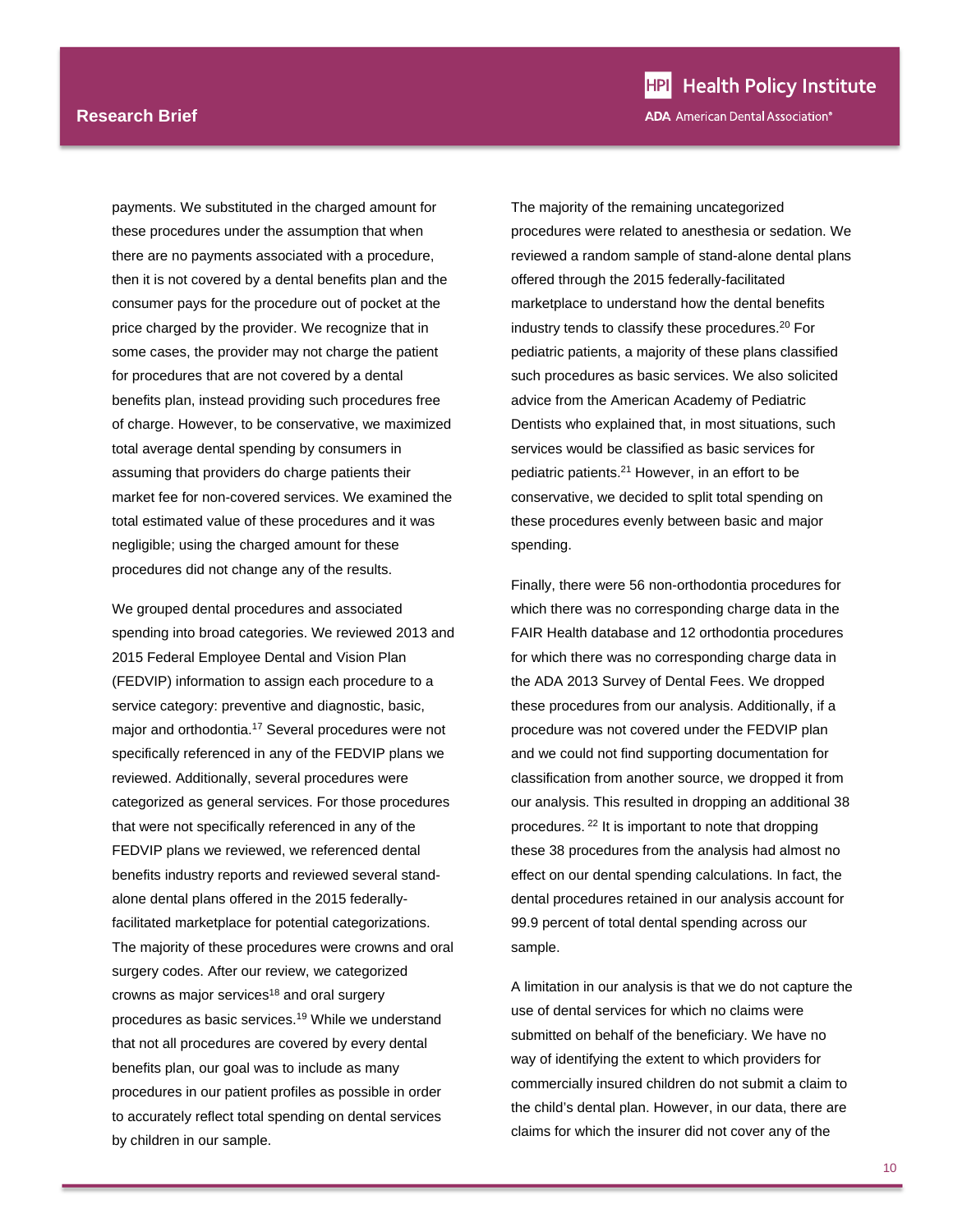### **Research Brief**

charged amount. This strongly suggests that the Truven data are indeed capturing utilization of

procedures even in the case where the dental plan does not cover any of the cost.

This Research Brief was published by the American Dental Association's Health Policy Institute.

211 E. Chicago Avenue Chicago, Illinois 60611 312.440.2928 hpi@ada.org

For more information on products and services, please visit our website, **www.ada.org/hpi**.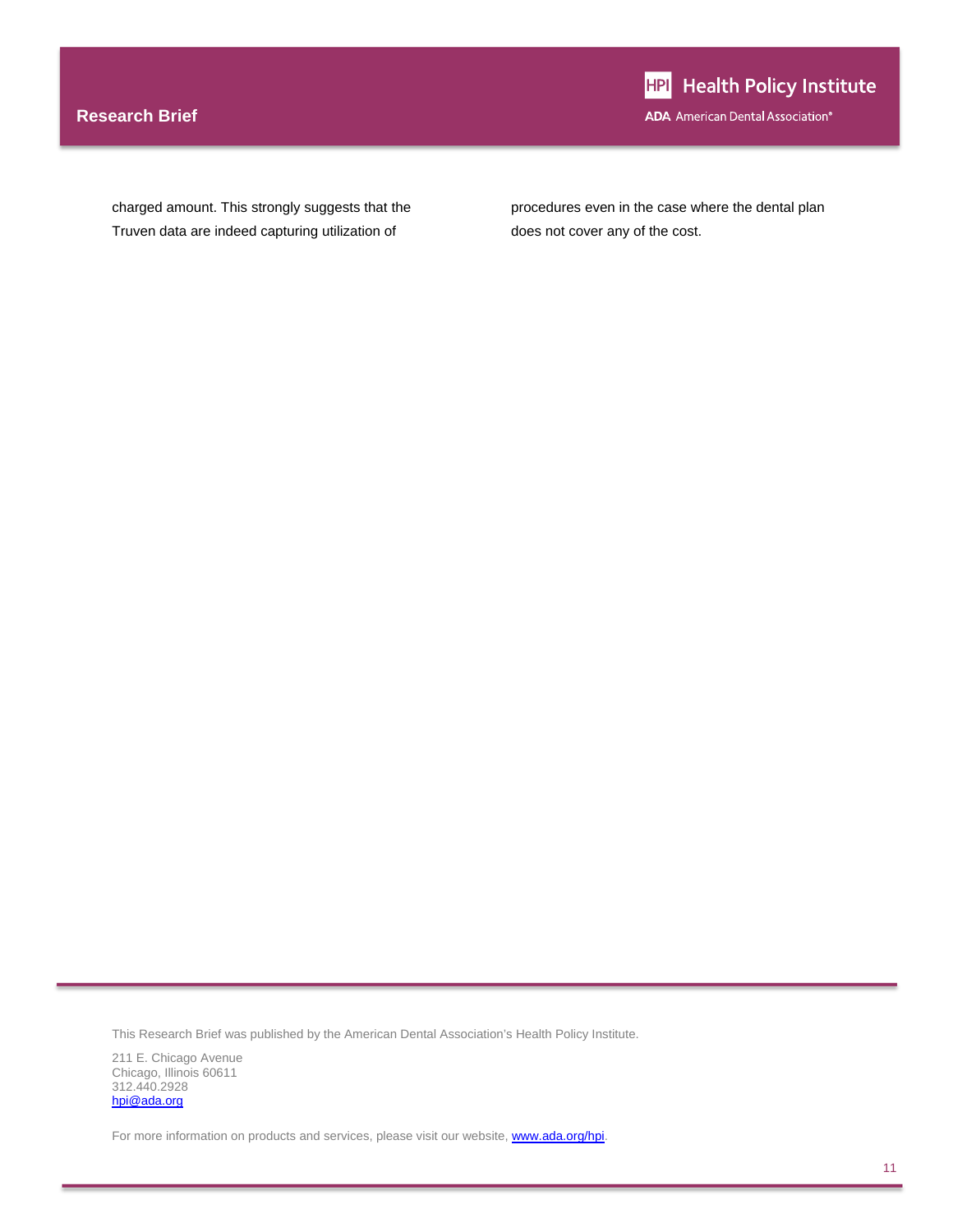l

#### **References**

3 Yarbrough C, Vujicic M, Nasseh K. More dental benefits options in 2015 Health Insurance Marketplaces. Health Policy Institute Research Brief. American Dental Association. February 2015. Available from: http://www.ada.org/~/media/ADA/Science%20and%20Research/HPI/Files/HPIBrief\_0215\_1.ashx. Accessed October 19, 2015.

4 National Association of Dental Plans. 2014 State of the Dental Benefits Market. March 2015.

5 National Association of Dental Plans. Dental Benefits Choices for Children One Size Does Not Fit All. Available from: http://www.nadp.org/docs/default-source/gr-documents/dental-benefit-choices-for-children\_5-5-15\_v14-2.pdf?sfvrsn=2. Accessed November 11, 2015.

6 American Dental Association. Eruption charts. Mouth Healthy. Available from: http://www.mouthhealthy.org/en/aztopics/e/eruption-charts. Accessed October 21, 2015.

7 Analysis available upon request. Conducted July through December 2015.

8 Medical Expenditure Panel Survey (MEPS). MEPS HC-155: 2012 Full Year Consolidated Data File. Agency for Healthcare Research and Quality. September 2014. Available from: http://meps.ahrq.gov/mepsweb/data\_stats/download\_data\_files\_detail.jsp?cboPufNumber=HC-155. Accessed August 10, 2015.

9 Email communication with the American Association of Orthodontics. November 19, 2015.

10 U.S. Bureau of Labor Statistics. CPI Inflation Calculator. Available from: http://data.bls.gov/cgi-bin/cpicalc.pl. Accessed July 31, 2015.

11 Yarbrough C, Vujicic M, Nasseh K. More dental benefits options in 2015 Health Insurance Marketplaces. Health Policy Institute Research Brief. American Dental Association. February 2015. Available from: http://www.ada.org/~/media/ADA/Science%20and%20Research/HPI/Files/HPIBrief\_0215\_1.ashx. Accessed October 19, 2015.

 $12$  To estimate the average annual premium cost of dental benefits, we drew upon previous research.<sup>8</sup> In 2015, the average monthly cost of a high actuarial value child stand-alone dental plan sold through the federally-facilitated marketplace was \$35.95. The average monthly cost of a low actuarial value child stand-alone dental plan sold through the federally-facilitated marketplace was \$27.61. We took the average of these two monthly costs (\$31.78) and multiplied that average by 12 months to estimate the annual cost of purchasing stand-alone dental benefits for a child. This yielded an average annual cost of \$381.36.

13 FAIRHealth, Inc. Standard Products. Dental Module. Undated. Available at: http://www.fairhealth.org/DataSolution. Accessed September 18, 2014.

14 FAIRHealth, Inc. Undated. Available at: http://www.fairhealth.org/. Accessed September 19, 2014.

15 Based on data from the 2012 Medical Expenditure Panel Survey (MEPS), there were 155.9 million individuals in the U.S. with commercial dental insurance. Eighty percent of 155.9 million is 125 million. Agency for Healthcare Research and Quality (AHRQ). MEPS HC-155: 2012 Full Year Consolidated Data File. September 2014. Available at: http://meps.ahrg.gov/mepsweb/data\_stats/download\_data\_files\_detail.jsp?cboPufNumber=HC-155. Accessed September 19, 2014.

16 American Dental Association. 2013 Survey of Dental Fees. Center for Professional Success. 2014. Available from: https://success.ada.org/en/practice/operations/financial-management/2013-survey-of-dental-fees. Accessed October 13, 2015.

<sup>1</sup> HealthCare.gov. 10 health care benefits covered in the health insurance marketplace. August 22, 2013. Available from: https://www.healthcare.gov/blog/10-health-care-benefits-covered-in-the-health-insurance-marketplace/. Accessed August 28, 2015.

<sup>2</sup> Yarbrough C., Vujicic M., Nasseh K. Update: Take-Up of Pediatric Dental Benefits in Health Insurance Marketplaces Still Limited. Health Policy Institute Research Brief. American Dental Association. May 2014. Available from: http://www.ada.org/~/media/ADA/Science%20and%20Research/HPI/Files/HPIBrief\_0514\_1.ashx. Accessed October 19, 2015.